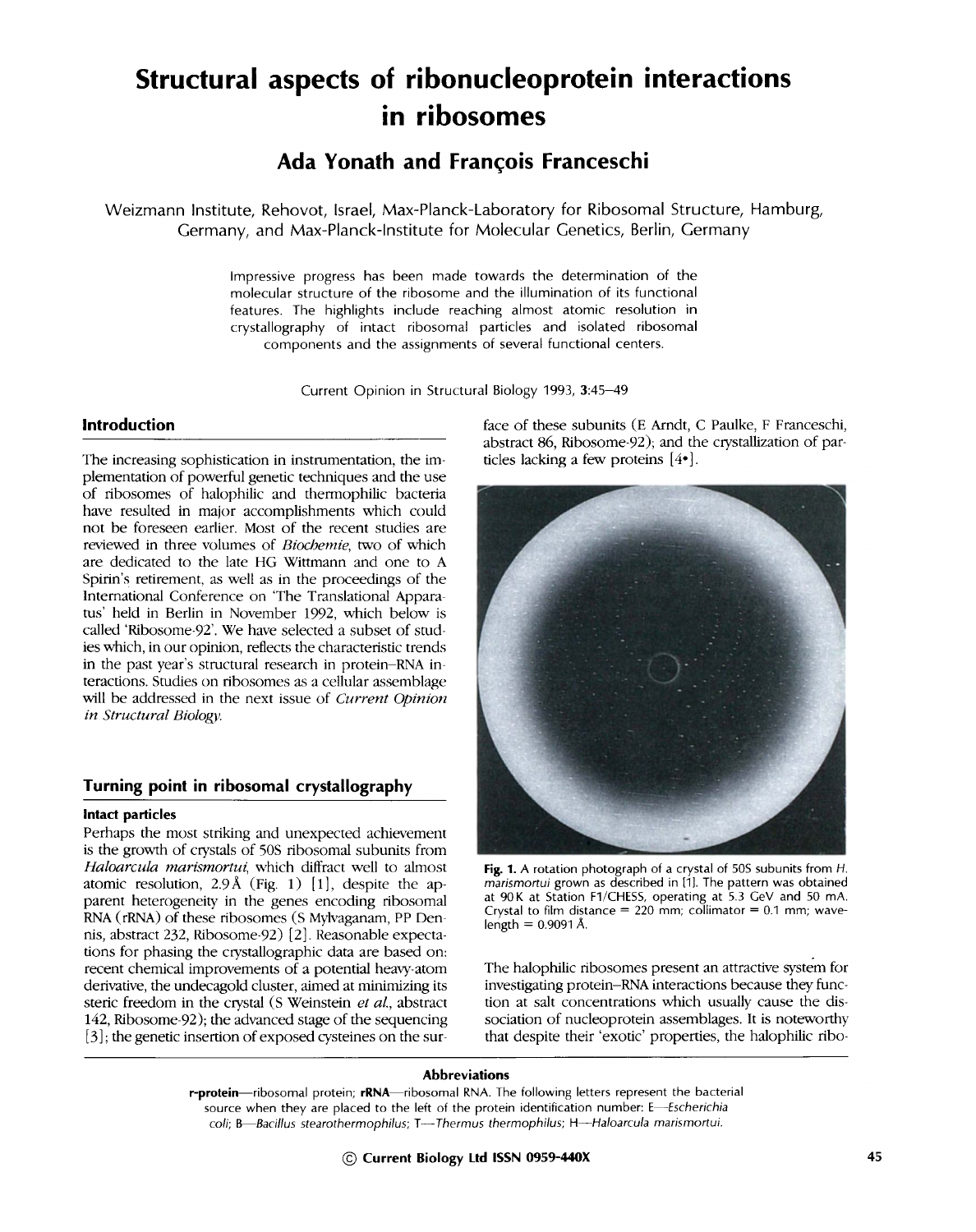#### **46 Protein-nucleic acid interactions**

somes show reasonable structural similarity with those of eubacteria and eukaryotes [5°°]. A complex isolated from 50S subunits of H. marismortui is particularly illuminating. It contains a fragment of 23S RNA and protein HL1 (where H identifies the bacterial source, and L1 is the protein identification number, i.e. protein 1 from the large ribosome subunit; see Abbreviations), which are interchangeable with their E. *coli* counterparts (U Evers *et aL,* abstract 123, Ribosome 92). The halophilic ribosomes are also optimal candidates for evolution and comparative studies  $[5\cdot \cdot]$  and for elucidating fine factors governing the translational activity [6].

### **Isolated components**

The difficulties inherent in crystallizing of isolated components of E. *coli* ribosomes, and the observations that some of them loose their *in situ* conformation upon isolation, led to the assumption that the conformation of all ribosomal components is dictated by its supporting environment. The recent 'quantum jump' in the crystallization of isolated thermophilic rRNA and ribosomal proteins (r proteins) suggests that components possessing intrinsic characteristic fold may crystallize in isolation, provided *that* they have not been damaged during their preparation, a condition fulfilled better when thermophilic ribosomes are used. It remains to be seen whether the structures of the isolated ribosomal components bear resemblance to their *in situ* conformation.

For over two decades, the crystallization of isolated, fragmented or complexed rRNA molecules gave rise to considerable frustration, as repeating efforts yielded crystals useful only for preliminary analysis [7••,8]. The determination of the 2.6A resolution structure of a synthetic ri bonucleic oligomer of 12 base pairs, which imitates helix A of 5S rRNA is therefore remarkable (VA Erdmann *et al.,*  abstract 4.4, Ribosome-92) and gives rise to further expectation for structural studies on rRNA\_

Until 1992, the structures of only one ribosomal protein (BL30) and a fragment of another (EL7/12) were known, whereas alot more are being investigated this year. The structure of r-protein BS5 has been published [9], and other r-proteins from two sources have been analyzed: from *Bacillus stearothermophilus,* BL6 (at 3.2A), BL9 and BL17 (V Ramakrishnan, S White, abstract 4.1, Ribosome-92), and from *Thermus thermophilus* TL1 and TS6 [10<sup>o</sup>]. The former has almost been determined at 3.0 Å, whereas the latter's 2.3 A electron-density map was only tentatively interpreted because of the lack of complete sequence (E Brazhnikov *et al.*, abstract 91, Ribosome-92). It is noteworthy that the latter barrier is soon to be removed as the T. *thermophilus* r-proteins are currently being sequenced (T Choli *et al.,* abstract 93, Ribosome-92). In order to prepare amounts sufficient for crystallographic studies, in some cases, advantage was taken of the convenience of overexpressing thermophilic r-proteins in E. *coli* efficient cellular systems [11,12], in contrast to the obvious difficulties in overproducing E. *coli* r-proteins in *E. coli* cells.

Protein BS5 is involved in binding aminoacyl-tRNA. Its conformation is different from the common fold of BL30

and EL7/12. Analysis of several mutants led to plausible suggestions for the specific interactions and allosteric effects associated with this protein. The determination of its structure may lead to further structural investigations, as it shares sequence identity with protein \$2 in rat (Arg-Ser-Ser-Phe), which has also been detected in nucleoproteins associated with chromatin and preribo somal particles [13].

# **Structural aspects of the catalytic activities of ribosomal RNA**

Until recently, it was assumed that the catalytic activities of the ribosome are performed solely by proteins, and that the rRNA molecules have a more passive role **in**  transferring genetic information, providing the scaffold for the ribosome and involve in some undefined man net **in** several ribosomal functions.

The demonstration of the catalytic abilities of RNA in several biological systems, the accumulation of data showing substantial conservation **in** some rRNA regions, and recent site-directed mutagenesis experiments which uncovered specific roles for rRNA, have stimulated the design of experiments challenging the above dogma. Those that might contribute to structural analyses or are based on structural consideration are highlighted here.

## **GTPase activity**

The GTPase center is associated with two highly conserved components: a stretch of 23S RNA and the protein L11. Although the latter promotes GTPase activity, cells lacking it are viable and their ribosomes do not undergo major conformational changes, and yield crystals similar to those derived from the intact cells [7••]. In addition, extensive mutagenesis in the RNA stretch indicated fold-dependent recognition  $[14\bullet]$ , raising the intriguing question why are both components of the GTPase cen ter so highly conserved when most of the bases **in** the RNA stretch are not essential for recognition and how is the functional activity preserved even when protein Lll is totally removed.

A deeper understanding of the GTPase center may be obtained by investigating cellular activities associated with it, such as the production of guanosine 3'5'-bispyrophosphate, which is regulated by the availability of aminoacyltRNA. As RelA, the protein responsible for this reaction, was recently overexpressed  $[15]$ , its structural investigation has become feasible. Interestingly, the E. *coliprotein*  binds well *to T. thermophilus* ribosomes, paving the way for their co-crystallization in a fashion similar to other 70S complexes [7••].

# **Peptidyl transferase activity**

The suitability of the thermophilic bacteria for providing solid results was clearly demonstrated in exciting functional studies, which, when performed with E *coli,* gave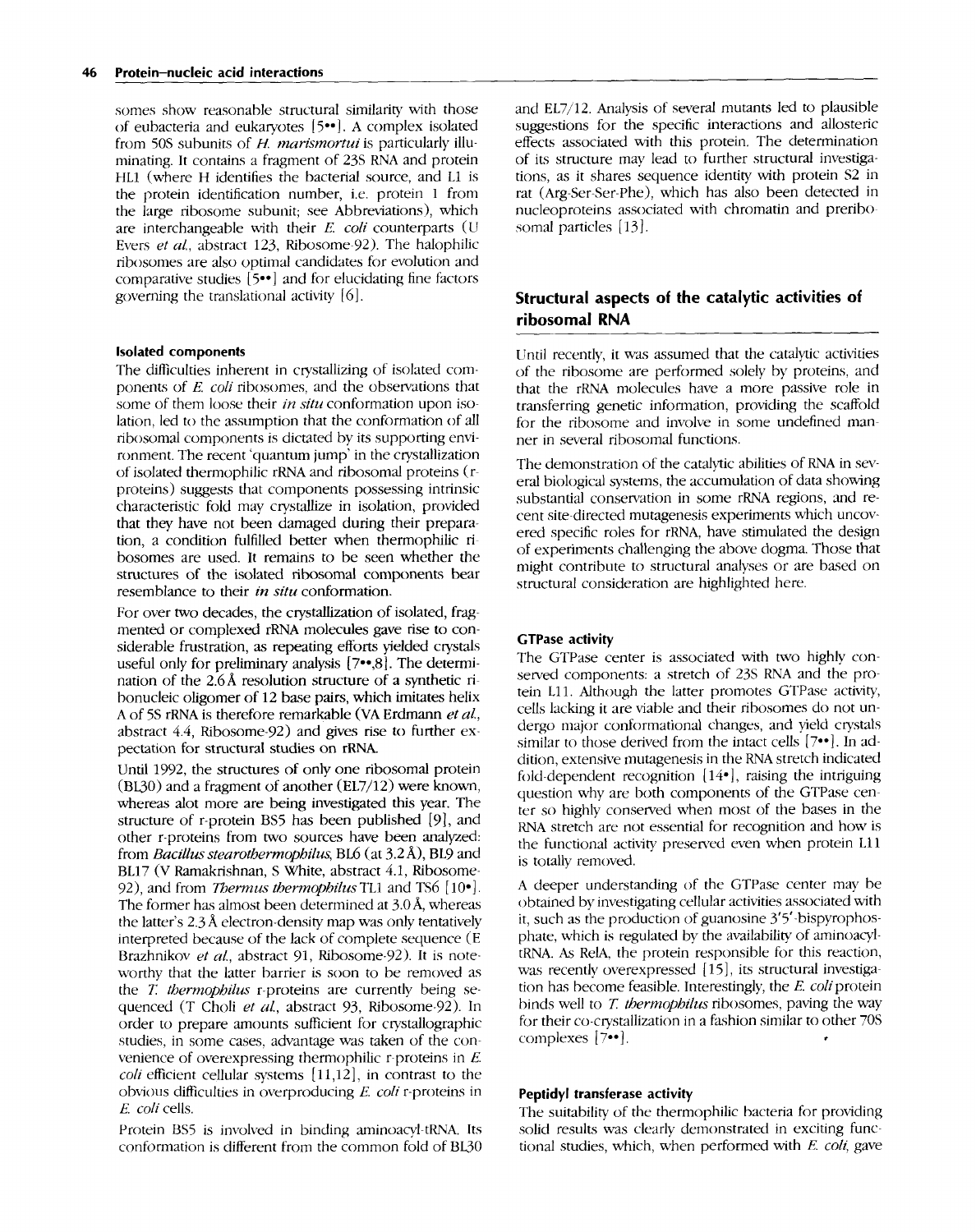rise to ambiguous findings. Thus, only 20-40 % of the original activity of a model assay for peptidyl transferase was retained in *E. coli* 50S subunits from which most of the protein mass was removed, whereas the T. *acuarticus* ribosomes exhibited 80% of their original activity after the same treatment  $[16\bullet]$ . As this model assay was inhibited by some antibiotics which inhibit the peptidyl transferase activity, it was assumed that it resembles the natural peptide-bond formation. This experimental system is still not fully determined, as 5% of the total protein mass remained bound to the rRNA. These may account for stoichiometric amounts of a few r proteins and/or their fragments. Nevertheless, these findings indicate the direct participation of rRNA in the peptidyl transferase function.

# **Modelling attempts**

As the enzymatic role of rRNA became evident  $[17\cdot 1]$ , its specific structural features became the topic of many studies. For example, the large number of existing experimental procedures have been augmented by the use of  $Pb(II)$  to induce hydrolysis of  $rRNA-r$ -protein complexes at interhelical and loop regions [18,19]. In the absence of experimentally determined molecular models, sophisticated computing procedures, which combine results of chemical, physical and functional experiments, have been employed. Protocols based on distance geometry [20] or energy minimization  $[21 \bullet]$  were used for modelling 16S RNA. Although the comparison between the two models suffers from the lack of a common base, major differences in the placements of the structural domains are clearly observed. Both models are compatible in shape with that emerging from electron microscopy and in volume with that reported in preliminary crystallographic studies. It is noteworthy that both were compared with models based on experimental results, some of which have undergone major rearrangements during the course of these computations [22"].

Incorporation of biochemical information with computational results led to the suggestion that  $5S$  RNA of  $E$ . *coli and Xenopus laevis* are built of three distinct domains, not connected by tertiary interactions. On the basis of their shape similarity, it was argued that these models represent the universal structure of 5S RNA [19,23]. The rRNA chains were also modelled accord ing to a radically different algorithm, namely extracting secondary and tertiary structural elements from aligned sequences of a large number of phylogenetically diverse sources, followed by comparisons with experimental results  $[24•,25•]$ .

# **The assembly process**

With the aim of detecting the intermediate steps during *in vitro* folding of rRNA, the appearance of folding domains was monitored by visual inspection of their morphology

(using traditional electron microscopy) and the determination of their mass and radius of gyration [26]. The uncertainties in monitoring dynamic processes by electron microscopy cannot be overlooked, as it was shown, using tunneling electron microscopy, that natural populations of isolated rRNA contain more than one morphology [27]. Despite this and the lack of detail, these physical measurements indicated significant reorganization of 16S RNA during its *in vitro* assembly, in accord with the considerable differences in the Pb(II) cleavage patterns of 5S RNA from *E. coli* induced by binding protein EL18 [18]. Do these patterns reflect the *in vivo* assembly of ribo somes? Recent studies which questioned the self-assembly of E. *coli* ribosomes indicate, although not conclusively, the involvement of a chaperonine (the product of the *dna-kgene),* in the *in vivo* ribosome assembly. Using two thermosensitive mutants of this gene product, ribo somal particles with abnormal sedimentation constants were accumulated. Although still not characterized, their mere exsistance suggests the involvement of non-ribosomal cell products in the assembly process (JH Alix, J Guerin, abstract 4.5, Ribosome-92).

# **Probing rRNA function using antisense DNA**

Probing exposed single-stranded rRNA using cDNA oligomers has recently gained considerable popularity in mapping the ribosome surface. In studying the initiation step, it was found that AUG- and dATG contain ing oligomers promoted the non enzymatic binding of  $f_{\text{Mert}}$ -tRNA with similar properties, and formed initiation complexes which are fully reactive with puromycin [28]. In parallel, to illuminate the formation of the initiation complex, the competition between a variety of cDNA oligomers and poly(U), poly(AUG), tRNA<sup>Phe</sup>, tRNA<sup>fMet</sup> and the initiation factors was monitored [29].

In principle, cDNA may be used for the derivatization of ribosomal crystals, as a heavy atom may be attached to them before their hybridization and subsequent co-crystallization. DNA oligomers that target naturally exposed single strand rRNA regions and those that become exposed by the removal of r-proteins, were synthesized but neither led to stoichiometric binding, a property which is seldomly monitored in functional studies. The non-quantitative binding may result from the inherent conformational flexibility of these rRNA stretches, which has also been detected in the  $\alpha$ -sarcin/ricin domain by probing the universally conserved dodecamer in the  $\alpha$ sarcine loop of *E. coli* [30 $\cdot$ ]. The  $\alpha$ -sarcin/ricin domain is involved in aminoacyl-tRNA and elongation factor binding as well as GTPase activity. In eukaryotic cells, it is cleaved by  $\alpha$ -sarcin and ricin at adjacent nucleotides. As the structural elements that these two inhibitors recognize are not only different, but incompatible, it was suggested that the factor and the inhibitors induce the conformational changes needed for their binding in this rRNA stretch [30<sup>\*\*</sup>].

Antisense DNA has proved instrumental in monitoring dispositions of normal and altered *E. coli* 16S rRNA [31[.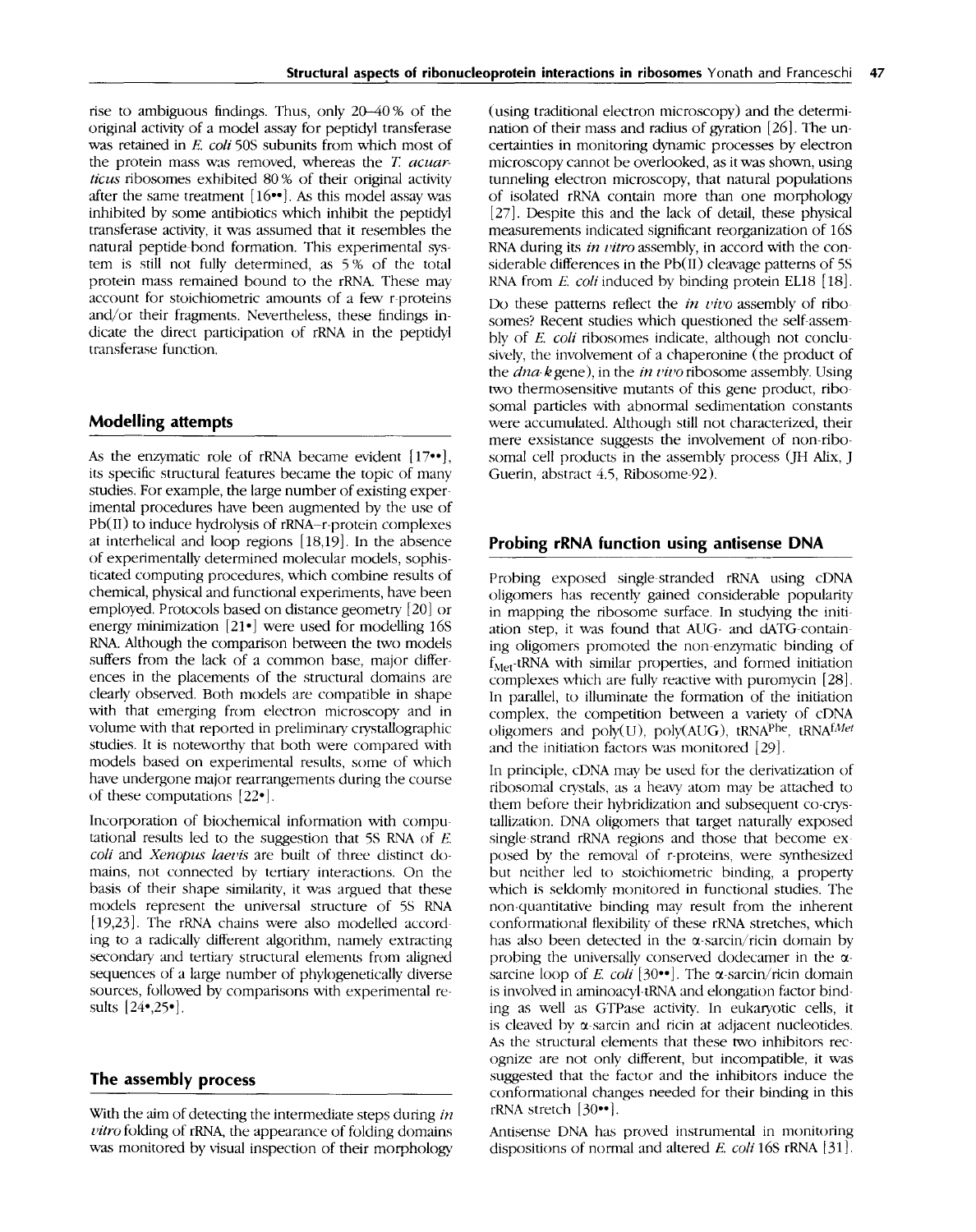## **48 Protein-nucleic acid interactions**

It has also been used for the accurate identification of cross-linked rRNA segments in an experiment which led to major revision of the model of the 16S rRNA chain  $[22\bullet]$ . cDNA probing experiments originated a controversy, concerning inter-protein distances. These, combined with photo-affinity labeling, were used for probing two regions of 16S RNA from *E. coll.* Comparisons of the distances determined this way with those obtained by triangulation of deuterated proteins pointed to a discrepancy of  $\sim 65 \text{\AA}$  (B Cooperman, personal communication).

It is conceivable that the contradicting results described above stem from the inherent instability and flexibility of 30S subunits from *E. coli, as* found in biochemical experiments and crystallization efforts [7••]. Because, in general, the 50S subunit is more rigid and stable, it is expected that more conclusive information will emerge from the massive attempts at positioning its r-proteins, using contrast variation of protonated r-proteins reconstituted into a deuterated ribosomal matrix [32].

# **Conclusions and perspectives**

The large volume of experimental procedures and results discussed here manifest the growing interest in the ribosome and the drive to reveal its extremely high inherent complexity. Even the severe discrepancies revealed recently using different methods are, in a way, encouraging, as they are bound to lead to more critical experimental approaches, dictate the use of conformationally uniform populations, and the design of reliable controls. At the same time, this review clearly demonstrates that structural information of a much higher detail is essential even for the initial steps in understanding the forces holding the ribosome together and controlling its function.

## **Acknowledgement**

Supported by research grants from BMFT (MPBO 180), NIH (GM34360), DFG (Yo-ll/1 2), I)ARA (50QV 86061), NCRD (334190) and the Kimmehnan Center for Biomolecular Structure and Assembly. A Yonath holds the Martin S Kimmel Professorial chair.

## **References and recommended reading**

Papers of particular interest, published within the annual period of re view, have been highlighted as:

- of special interest
- of outstanding interest
- 1. VON BOHLEN K, MAKOWSKI I, HANSEN HAS, BARTELS Z, BERKOVITCH-YELLIN H, ZAYTZEV-BASHAN A, MEYER S, PAIILKE C, FRANCESCHI F, YONATH A: Characterization and Preliminary Attempts for Derivatization of Crystals of Large Ribosomal Subunits from *Haloarcula marismortui* Diffracting to 3 A Resolution. *J Mol Biol* 1991, 222:11-15.
- **2. MYLVAGANAM S,** DENNIS PP: Sequence Heterogeneity between the Two Genes Encoding 16S rRNA from Halophilic Archaebacterium *Haloarcula marismortui. Genetics* 1992, 130:399-400.
- 3. SCHOLZEN T, ARNDT E: **The T-Operon Equivalent Genome Re**gion in the Extreme Halophilic Archaebacterium *Haloarcula marismortui. I Biol Chem 1992, 267:12123-12130.*
- 4. YONATH A: Approaching Atomic Resolution in Crystallogra-. phy of Ribosomes. *Annu Rev Biophys Biomol Struct* 1992,  $21:77 - 93.$

A relatively short summary of the state of ribosome crystallography at the end of 1991.

**5.** MATHESON A: **Structure Function and Evolution of the Ar-**<br> **1992** SR.80, 08 chaeal Ribosome. *Biochem Soc 5ymp* 1992, 58:89-98.

A clear and comprehensive description on the properties of archaeal ribosomes, which also highlights several evolutionary questions.

- **6.** KOPKE AKE, LEGGATT PA, MATHESON AT: Structure Function Relationships in the Ribosomal Stalk Proteins of Archaebacteria. *J Biol Chem* 1992, 267:382-390.
- BERKOVITCH-YELLIN Z, BENNETT WS, YONATH A: Aspects in • " Structural Studies on Ribosomes. *Crit Ret, Biochem Mol Biol*  1992, 27:403~444.

A detailed review, covering a decade of ribosome crystallography, including tables and figures.

- 8. LORENZ S, BETZEL C, RADERSCHALL E, DAUTER Z, WILSON KS, EFDMANN VA: Crystallization and Preliminary Diffraction Studies of 5S RNA from the Thermophilic Bacterium *Thermus flavus. J Mol Biol* 1991, 219:390-402.
- 9. RAMAKRISHNAN V, WHITE S: The Structure of Ribosome Protein \$5 Reveals Sites of Interaction with 16S RNA. *Nature*  1992, 358:768-771.
- 10. GARBER MB, AGAIAROV, SC, ELISEIKINA Ia, FOMENKOVA NP,
- NIKONOV SV, SEDELENIKOVA SE, SHIKAEVA OS, VASILIEV D, ZHDANOV As, LILJAS A: Ribosomal Proteins from T. ther*mophilus* for Structural Investigations. *Biochemie* 1992, 74:327-336.

This manuscript summarizes all attempts to crystallize r-proteins.

- **11. RAMAKRISHNAN V,** GERCHMAN SE: Cloning, Sequencing and Overexpression of Genes for Ribosomal Proteins from B. stearothermophilus. J Biol Chem 1990, 266:880-885.
- 12. VORGIAS CE, KINGSWELL EH, DAUTER Z, WILSON KS: Cloning, Overexpression, Purification, Crystallization of Ribosomal Protein L9 from *B. stearothermophilus. FEBS Lett* 1991, 286:204 208.
- 13. SUZUKI K, OLVERA J, WOOL IG: Primary Structure of Rat Ribosomal Protein S2. *J Biol Chem* 1991, 266:20007-20010.
- 14. RYAN PC, LU M, DRAPER DE: Recognition of the Highly Con served GTPase Center of 23S Ribosomal RNA by Ribosomal Protein L11 and the Antibiotic Thiostrepton. *J Mol Biol*  1991, 221:1257-1268.

The authors describe an approach which is critical to the detailed identification of nucleotides that are crucial for r-protein recognition and for ribosomal function. Contains a comprehensive introduction and many references.

- ] 5. SCHREIBER G, METZGER S, AZINMAN E, ROZA S, CASHEI. M, GLASER G: Overexpression of the relA Gene in *E. coll. J Biol Cbem*  1992, 266:3760-3766.
- 16. NOLLER FH, HOFFARTH V, ZIMNIAK L: Unusual Resistance of Peptidyl Transferase to Protein Extraction Procedures. Sci-

*ence* 1992, 256:1461-1469. An almost conclusive proof for the peptidyl transferase function of rRNA. An original study.

17. HF NOLLER: Ribosomes and Translation. *Annu Rev Biochem* **.** 1991 60:191-227 1991, 60:191-227.

An interesting review of the involvement of RNA in translation. Includes 171 references.